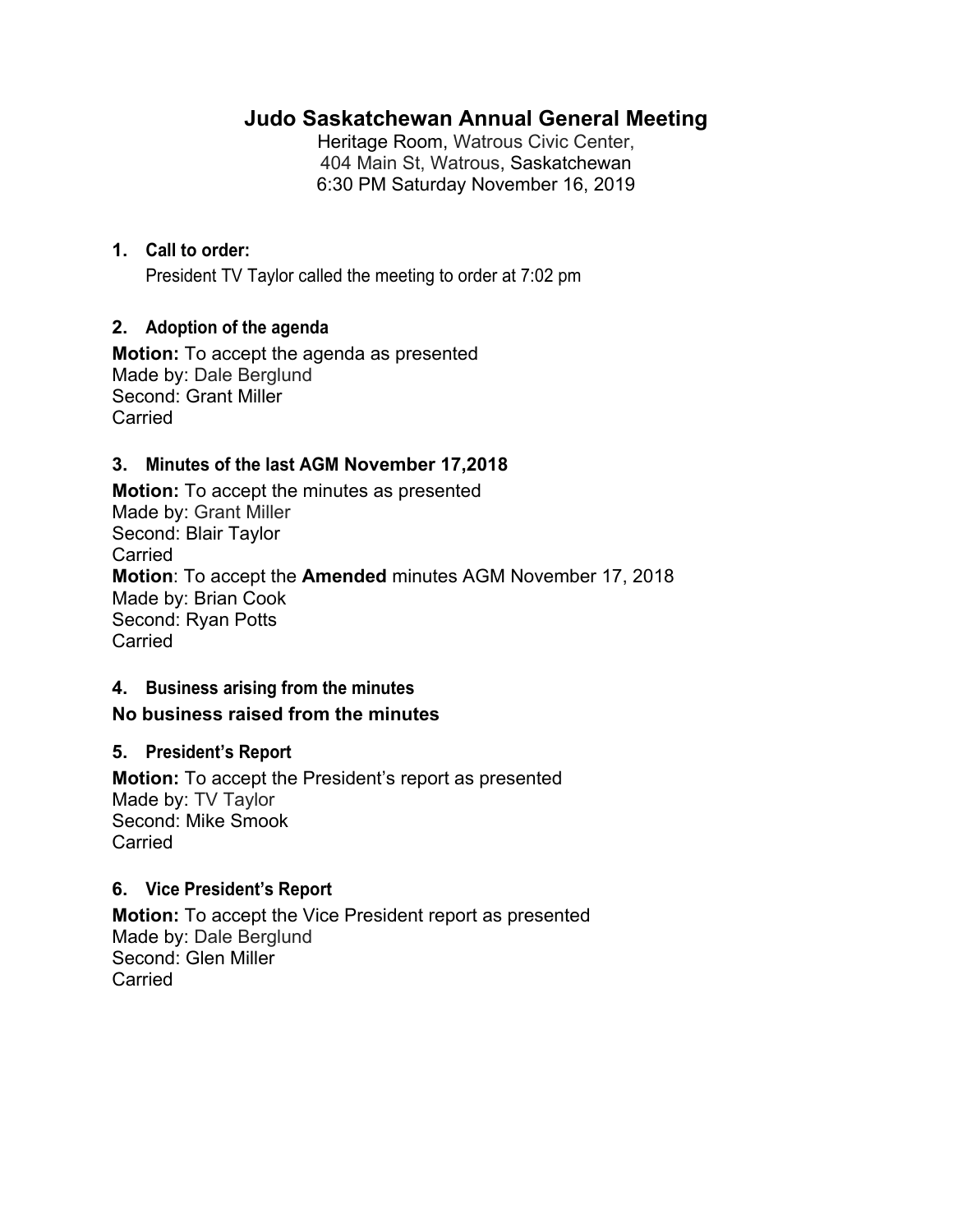## **7. Treasurer's Report**

**Motion:** To accept the Treasurer's report as presented Made by: Ryan Finn Second: Glen Miller **Carried Motion:** To accept the audit report August 31 2019 as presented with the following note**:** Report will be sent back to the Auditor; mistake in the MAP Grants as it listed Shellbrook Judo club receiving a \$1,680 grant when the cheque was written to the Watrous Judo club. Made by: Ryan Finn Second: Glen Miller Carried **Motion:** To use Priority Accounting Services of Regina as auditor for 2019-2020. Made by: Ryan Finn Second: Kate Schneider Carried

## **8. Chair of Finance**

**Motion:** To accept the Chair of Finance's report as presented Made by: Carolyn Bagnell Second: Megan Neuman **Carried** 

#### **9. Athlete's Rep. Report**

**Motion:** To accept the Athlete's Representative report as presented Made by: Megan Neuman Second: Jack Karaim Carried

# **10. Registrar's Report**

**Motion:** To accept the Registrar's report as presented Made by: Kate Schneider Second: Dale Berglund **Carried** 

#### 11. **Chair of Participation & Development Report**

**Motion:** To accept the Chair of Participation & Development report as presented Made by: Brady Burnett Second: Mike Smook Carried

# **12. Chair of Coaches Report**

**Motion:** To accept the Chair of Coaches' report as presented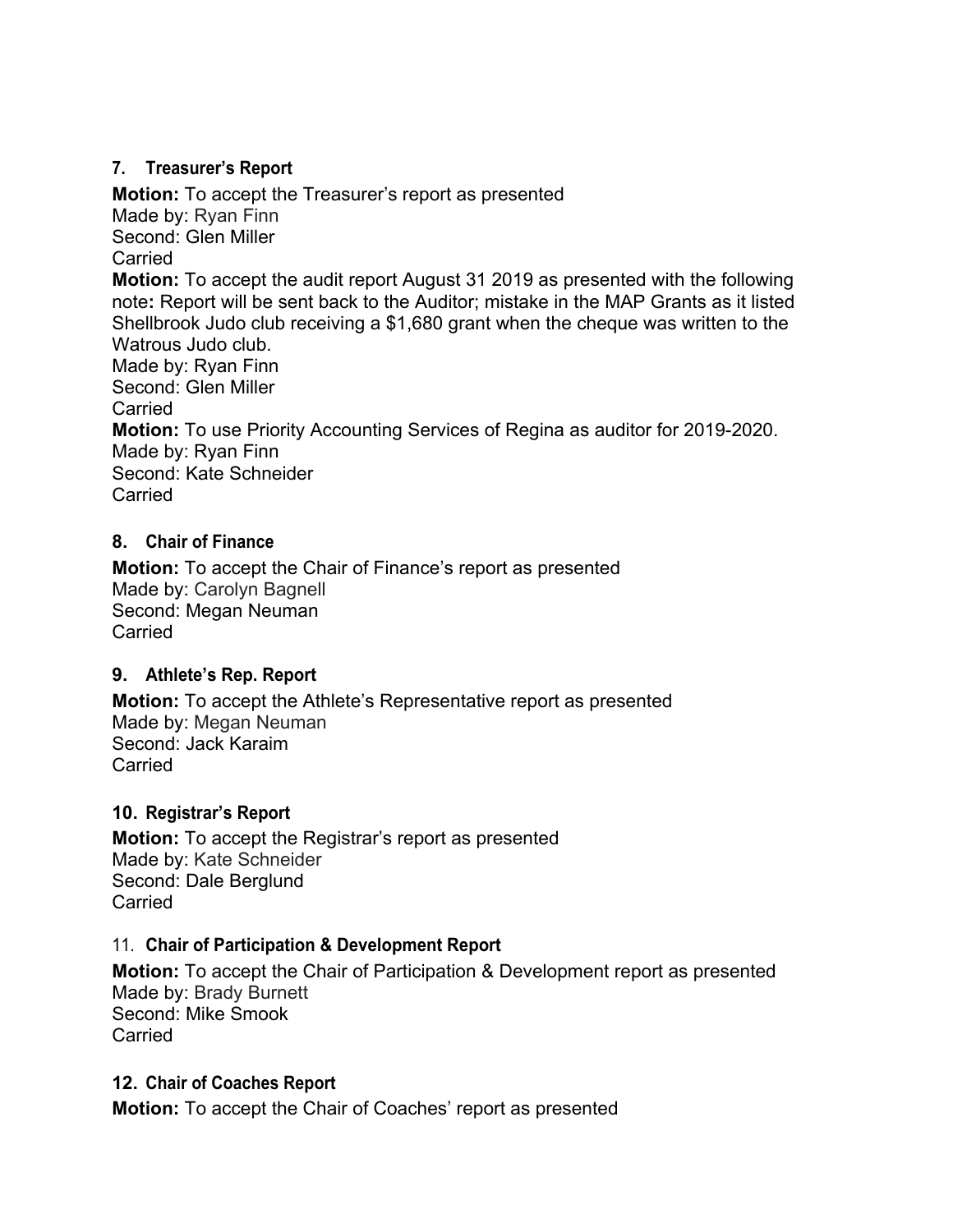Made by: Blair Taylor Second: Brian Cook Carried

#### **13. High Performance Coach Report**

**Motion:** To accept the High Performance Coaches' report as presented Made by: Michael Horley Second: Chad Litzenberger **Carried** 

#### 14. **Grading Board Report**

**Motion:** To accept the Grading Board report as presented Made by: Brian Cook Second: Grant Miller Carried

#### 15. **Official's Committee Report**

**Motion:** To accept the Official's report as presented Made by: Ross Kostron Second: Russ Burton Carried

#### **16. National Coaching Certification Program Report**

**Motion:** To accept the NCCP report as presented Made by: Dale Berglund Second: Glen Miller Carried

#### 17. **Newsletter/Web Page Editor's Report**

**Motion:** To accept the Webpage Editor report as presented Made by: Grant Miller Second: Bill Bagnell **Carried** 

#### **18. Election of Officers and Chairpersons**

Ryan Finn – will call out 3 times for nominations and then close nominations

- **President** TV Taylor Elected by acclamation
- **Vice President** Mike Soares Elected by acclamation
- **Chair of Finance** Carolyn Bagnell Elected by acclamation
- **Chair of Participation & Development** Lynn Schaan Elected by acclamation
- **Chair of Coaches Blair Taylor** Elected by acclamation
- **Secretary** Joy Stang Elected by acclamation
- **Director** Lorna Hattum-Snider Elected by acclamation
- **Athletes Representative** will be elected at the November 17 team training in Watrous Megan Neuman elected.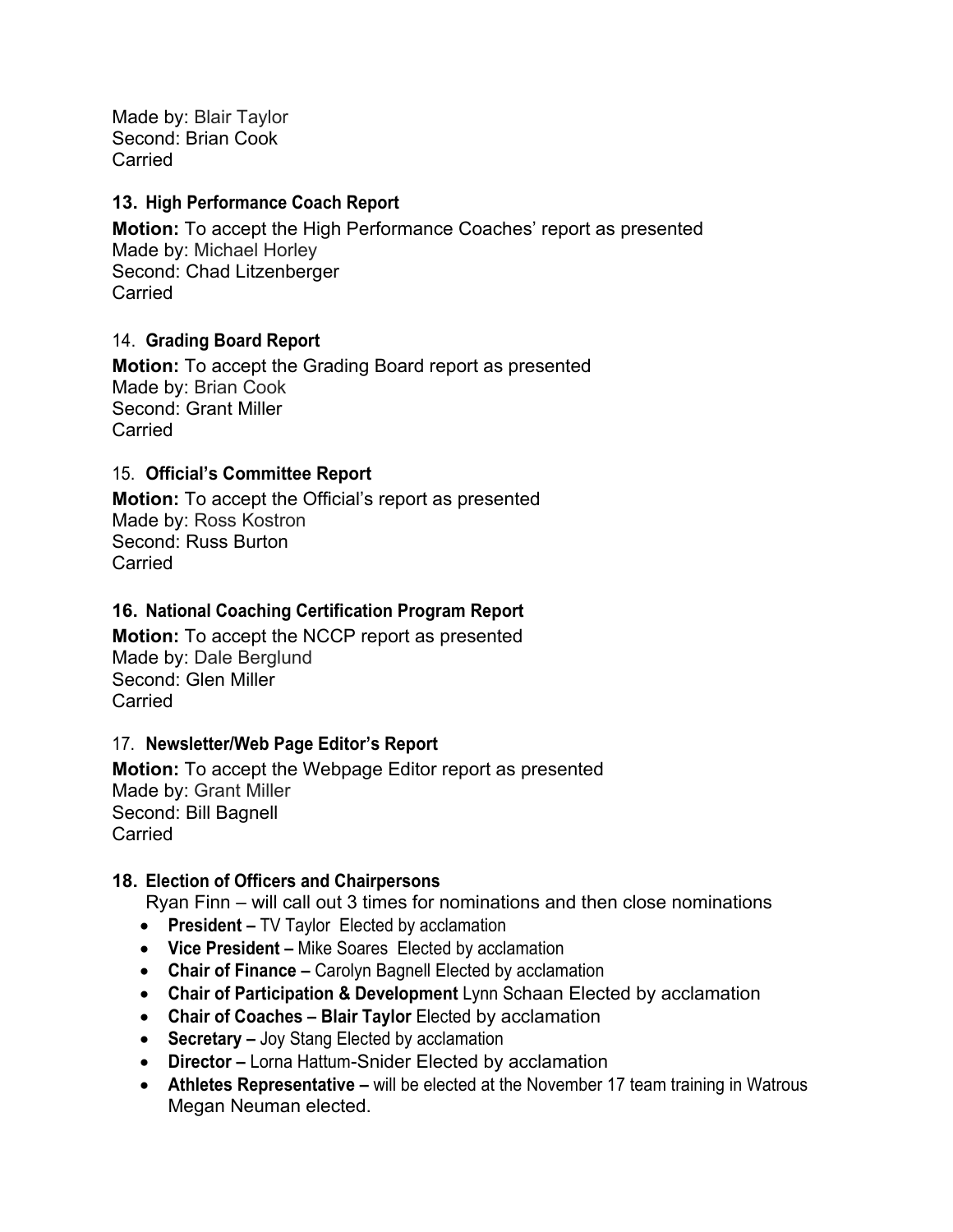19. New business: A resolution to amend the By-laws

#### Amendment 1

WHEREAS Judo Canada has created an introductory program as follows

#### **1) Introductory Program**

Goal: Promote judo and recruitment of Judo Club in specific community; Fee: 5\$ Judo Canada & 10\$ PSO (Maximum) Total: 15\$

Requirements:

- Official letter from organization where the program is hosted send to Judo Canada by the P‐TSO. (annually)
- Once in a lifetime opportunity for the member
- Maximum length of program: 15 weeks
- No grading (white belt only)
- No competitions or similar activities (ex: organised randori)
- No voting powers.
- Example of Specific community: Military, Aboriginal, School, etc.

And WHEREAS Judo Canada has created a School program as follows:

#### **2) School Program**

Goal: Promote judo in educational system at the elementary and High School (secondary) level during school hours; Fees for program during school hours: 0\$ Judo Canada & 5\$ PSO (Maximum) Fees for program ''after class'': 0\$ Judo Canada & 8\$ PSO (Maximum) Requirements:

• Official letter from school where the program (with detailed schedule) is hosted send to Judo Canada by the PSO. (annually)

- Must take place during school hours
- Must be under the auspices of a school staff
- No competitions or similar activities. (ex: organised randori)
- No voting powers.
- Maximum grading: Orange belt

Be it resolved that Judo Saskatchewan create a new category of membership as Program Membership. Be it further resolved that **ARTICLE II – MEMBERSHIPS,** paragraph 1**) Classes of membership:** be amended to include

d) Program membership

Such persons shall meet all the requirements as set out by Judo Canada. They will be required to pay membership fees or dues as determined by Judo Saskatchewan.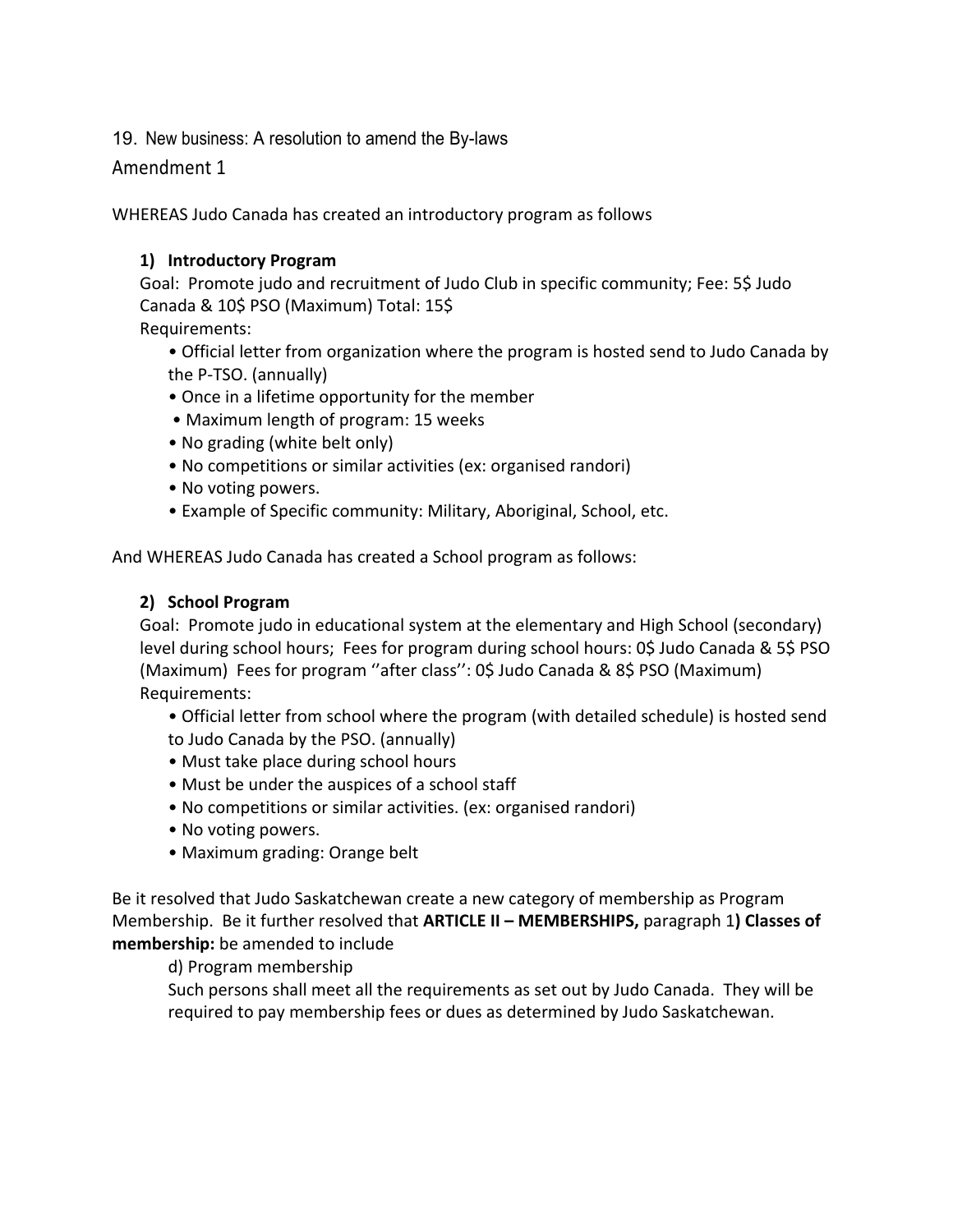Be it further resolved that the fees to Judo Saskatchewan be set at \$10 for introductory programs, \$0 for in class programs and \$8 for after school programs and may be amended by future Annual General Membership meetings.

**Motion:** To accept amendment 1 as presented by: Executive Commitee All in favor **Carried** 

Amendment 2

Be it resolved that

**ARTICLE I – DEFINITION** paragraph 3 be amended to state

**3) Effective date:** These by-laws shall come into effect upon their approval at the Annual General meeting of Judo Saskatchewan of November 16, 2019, and shall supersede any and all previous by‐laws of the society.

**Motion:** To accept amendment 1 as presented by: Executive Commitee All in favor **Carried** 

19.1 Items from the floor: Set up more committees; A suggestion that the Athletes representative put a comment that the Participation & Development would like to have a younger judoka to assist with duties and tasks; learn the role (preparation for next generation). Membership committee: more involvement, regular newsletters, communication to all members. Sanctioning Committee: Hosting tournaments, provincial tournaments.

The next provincial tournament will be held Jan 25 2020 Regina Y Judo (YMCA)

19.2 Sask Open – the floor (38- 4) more in favor to move the dates from hosting in October back to hosting in 3rd week January.

# **20. Date and Location of next AGM**

Discussion regarding the date and location of the 2018 AGM. The next AGM will be held in Watrous Friday November 20, 2019 at 7:30 pm; Watrous Judo Club will host Provincial Tournament Saturday Motion: To accept the date of the next AGM Made by: Robb Karaim Second: Glen Miller

# **21. Adjournment**

Motion to Adjourn was made by Brian Cook.

Adjournment at 8:10 PM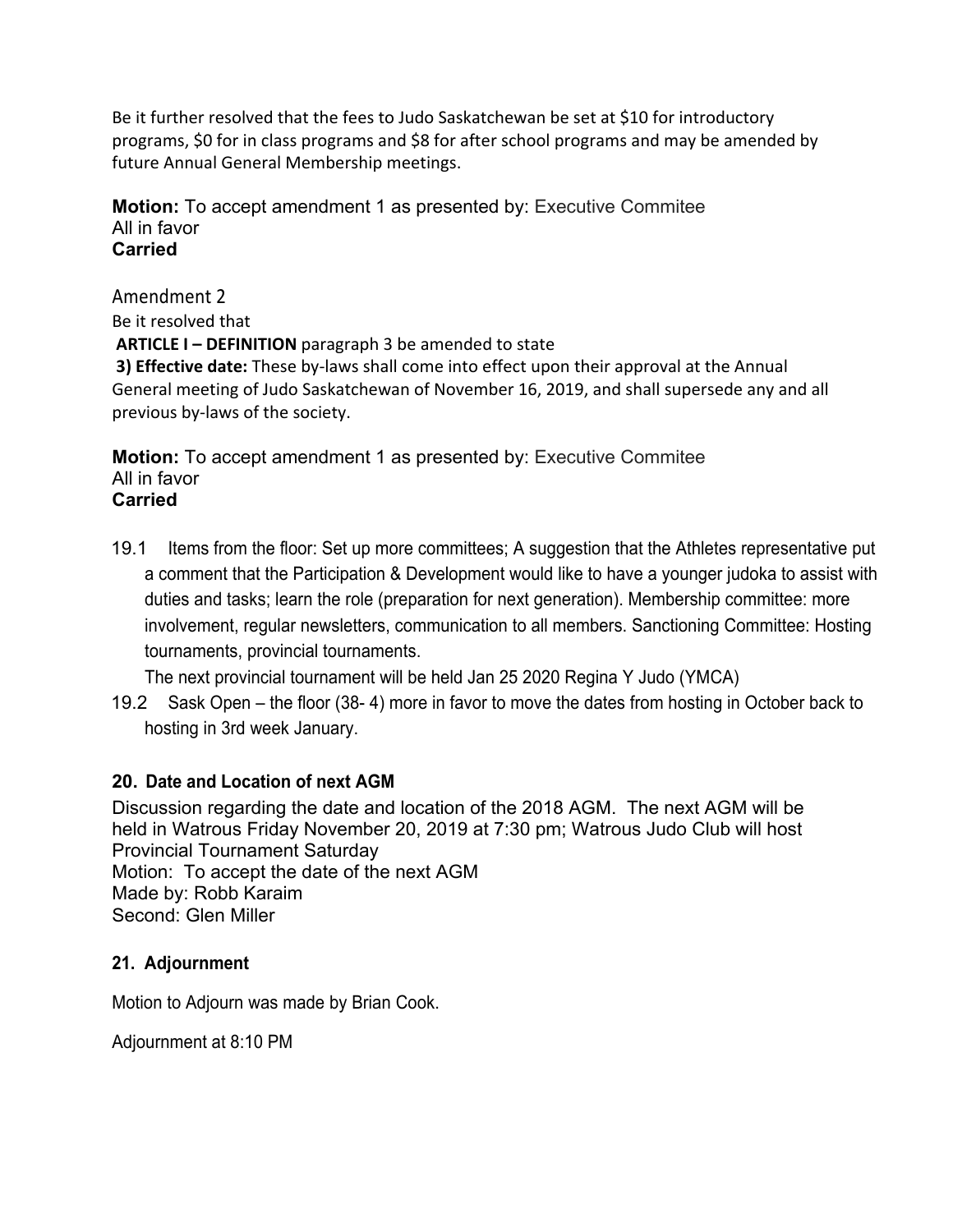# **Judo Saskatchewan Annual General Meeting**

Heritage Room, Watrous Civic Center, 404 Main St, Watrous, Saskatchewan 6:30 PM Saturday November 16, 2019

|    | Name                            | Club                  | <b>Voting Member</b> |
|----|---------------------------------|-----------------------|----------------------|
| 1. | Robb Karaim                     | Regina YMCA           | Yes                  |
|    | 2. Carolyn Bagnell              | <b>Saskatoon YMCA</b> | Yes                  |
| 3. | TV Taylor                       | Prince Albert         | Yes                  |
| 4. | Jack Karaim                     | Regina YMCA           | Yes                  |
| 5. | <b>Brian Cook</b>               | Moose Jaw             | Yes                  |
| 6. | <b>Grant Miller</b>             | South Corman Park     | Yes                  |
|    | 7. Connie Miller                | South Corman Park     | Yes                  |
| 8. | Melissa Carighan                | Ponteix Judo          | Yes                  |
|    | 9. Glen Miller                  | Watrous               | Yes                  |
|    | 10 Ryan Klenk-Potts             | Watrous               | Yes                  |
|    | 11 Shawn Bergen                 | Watrous               | Yes                  |
|    | 12 Blair Taylor                 | Regina YMCA           | Yes                  |
|    | 13 Sandy Taylor                 | Prince Albert         | Yes                  |
|    | 14 Dale Berglund                | Moosejaw              | Yes                  |
|    | 15 Mike Soares                  | LaRonge               | Yes                  |
|    | 16 Mike Smook                   | Senshudokan           | Yes                  |
|    | 17 Russ Burton                  | Regina YMCA           | Yes                  |
|    | 18 Jeff Irvine                  | LaRonge               | Yes                  |
|    | 19 Josh Wiens                   | Flin Flon             | Yes                  |
|    | 20 Kate Schneider               | Vibank                | Yes                  |
|    | 21 April Korchinski (Wanamaker) | Senshudokan           | Yes                  |
|    | 22 Megan Neuman                 | Saskatoon YMCA        | Yes                  |
|    | 23 Andrew MacLeod               | Avonhurst             | Yes                  |
|    | 24 Bill Bagnell                 | Saskatoon YMCA        | Yes                  |
|    | 25 Ross Kostron                 | Avonhurst             | Yes                  |
|    | 26 Kim Bergey Kaip              | Avonhurst             | Yes                  |
|    | 27 Rhonda Hasse                 | Regina YMCA           | No                   |
|    | 28 Joy Stang                    | Saskatoon YMCA        | Yes                  |
|    | 29 Lynn Schaan                  | Watrous               | Yes                  |
|    | 30 Warren Seib                  | Watrous               | Yes                  |
|    | 31 Chad Litzenberger            | South Corman Park     | Yes                  |
|    | 32 Jim wiens                    | Moosejaw              | Yes                  |
|    | 33 Rob Keays                    | Saskatoon YMCA        | N <sub>o</sub>       |
|    | 34 Robyn Keays                  | Saskatoon YMCA        | N <sub>o</sub>       |
|    | 35 Maxx Karaim                  | Regina YMCA           | Yes                  |
|    | 36 Christen Ference             | Lloydminster          | Yes                  |
|    | 37 Chris Dornstauder            | Regina YMCA           | Yes                  |
|    | 38 Michael Horley               | Judo Sask             | Yes                  |